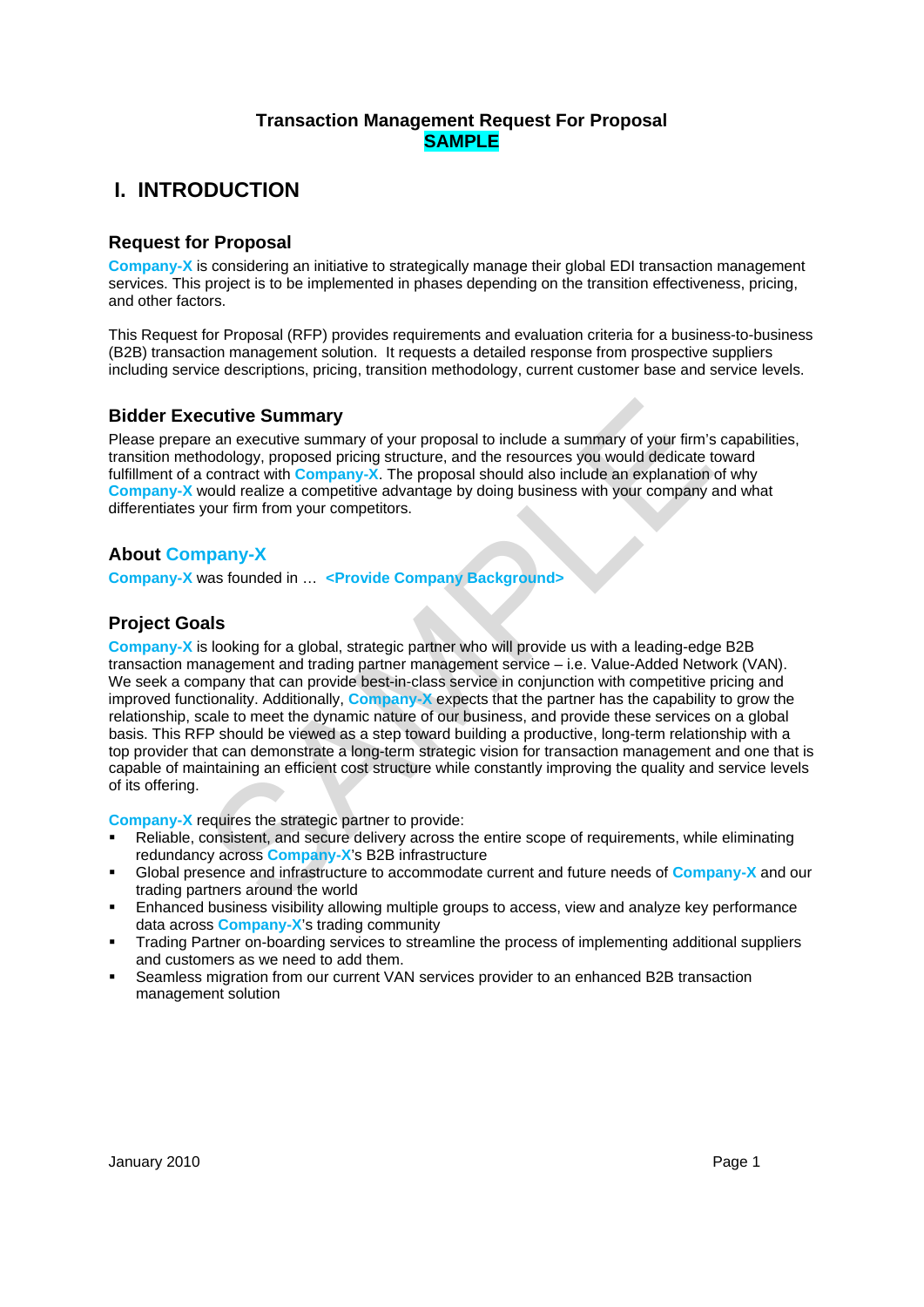# **II. GENERAL RFP PROCEDURES AND INSTRUCTIONS TO BIDDERS**

Bidders must conform to the instructions provided in this RFP. The instructions provide sufficient flexibility to bidders to customize their responses, yet provide standard required formats for analysis by **Company-X**. Bidders failing to adhere to these instructions may be removed from consideration of their bid.

- 1. Within two (2) business days of your receipt of this RFP, please provide a written acknowledgment via email to **Company-X**'s contact**, <name>**, **<title>**, at emailaddress@**Company-X**.com. If you intend to respond to this RFP, please indicate this in your acknowledgment.
- *2.* If you elect not to respond to the RFP, please inform **Company-X**'s contact (noted above) and return this RFP and any other material from **Company-X**, retaining no copies.
- Il questions or requests for clarification concerning the RFP must be submitted via<br>
or prancy-X's contact, snames by **«date**». Inquiries must make specific reference the<br>
or prancy-X's conto the RFP. Written answers will *3.* All questions or requests for clarification concerning the RFP must be submitted via email to **Company-X's contact, <name> by <date>. Inquiries must make specific reference to the** applicable section of the RFP. Written answers will be made available to all bidders by the date listed on the RFP Time Line table detailed in the next section.
- 4. This RFP does not constitute an offer by **Company-X** to contract, but rather represents an invitation to submit a proposal addressing specific requirements.
- 5. After **Company-X**'s analysis of proposals, **Company-X** may elect to modify the requirements of this RFP. Following the date of submission of the proposal and prior to contract award, the terms and conditions of the offers will be binding.
- 6. **Company-X** will not reimburse your firm for any proposal preparation costs or other work performed in connection with this RFP, whether or not your firm is awarded the contract.
- 7. In submitting a proposal, bidder waives any right to claim damages of any nature based on the selection process or final selection.
- 8. Proposals submitted could be reviewed by any person(s) at the discretion of **Company-X**, including employees, contract workers, or third party consultants. **Company-X** reserves the right to accept or reject any or all responses to this RFP.
- 9. **Company-X** is not obligated to accept the proposal offering the lowest cost of services and has no obligation to explain why bidders were not awarded contracts.
- 10. All information contained in this RFP related to the business of **Company-X** is confidential and is to be used solely for the purpose of submitting the proposal. All information supplied by the bidder will be kept in strict confidence. Proposals submitted will become the property of **Company-X**.
- 11. Bidder's response to this RFP must specifically identify all exceptions to those requirements with which the bidder cannot comply. Exceptions must be noted in the proposal in the appropriate section.
- 12. The RFP response should contain concise answers to all questions, eliminating marketing type collateral and other "boiler-plate" type information.
- 13. Proposals must be submitted in Microsoft Word (Excel or PowerPoint for graphics) electronically to the above named **Company-X** contact.
- 14. Proposal must arrive no later than **<date and time of required RFP response>**.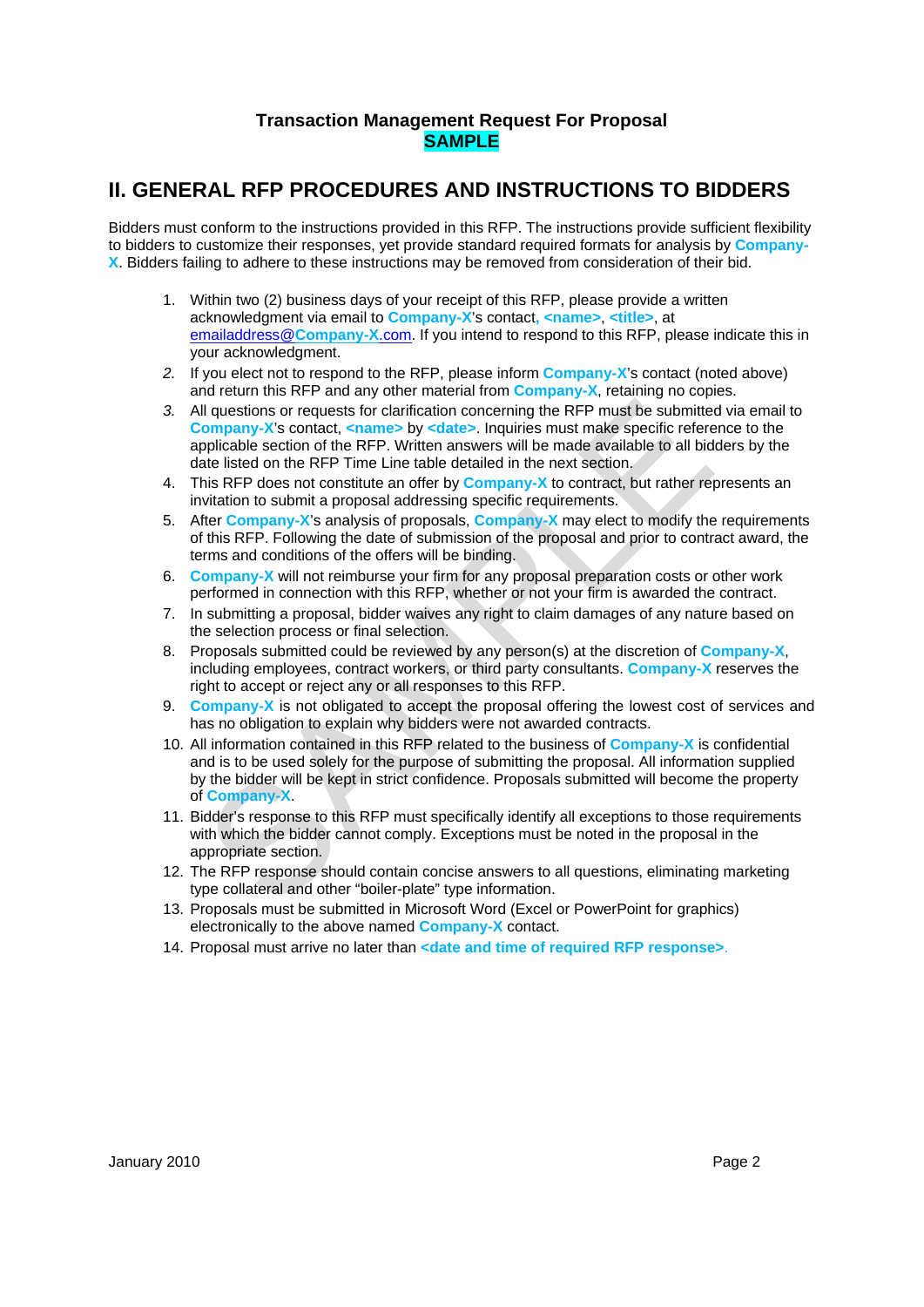## **RFP Timeline**

**Company-X** has developed a timeline for the RFP and the ensuing project. The timeline represents good faith estimates. Bidders will be notified of any changes to the time line as they occur. All bidders are expected to meet the deadlines as follows:

| <b>Date</b>                                                                                                                              | <b>Event</b>                                              | <b>Description</b>                                                                                                                                                                                                  |  |  |  |
|------------------------------------------------------------------------------------------------------------------------------------------|-----------------------------------------------------------|---------------------------------------------------------------------------------------------------------------------------------------------------------------------------------------------------------------------|--|--|--|
| <date></date>                                                                                                                            | RFP distributed to<br>bidders                             | RFP sent to bidders.                                                                                                                                                                                                |  |  |  |
| <date></date>                                                                                                                            | Written<br>acknowledgement                                | Bidder must acknowledge receipt of RFP and intent to bid.                                                                                                                                                           |  |  |  |
| <date></date>                                                                                                                            | <b>Bidder questions</b>                                   | Bidder must submit questions by 5PM (Eastern Time).                                                                                                                                                                 |  |  |  |
| <date></date>                                                                                                                            | <b>Company-X</b> response<br>to bidder questions          | <b>Company-X</b> will respond in writing providing one document to<br>all bidders containing every question asked. Bidder's identity<br>will be confidential.                                                       |  |  |  |
| <date></date>                                                                                                                            | RFP proposal due to<br><b>Company-X</b>                   | Bidders completed proposal is due to <b>Company-X</b> contact by<br>5PM (Eastern Time).                                                                                                                             |  |  |  |
| <date></date>                                                                                                                            | <b>Bidder short list</b><br>developed based on<br>pricing | Bidders RFP submissions will be analyzed. A short list of<br>finalists will be developed using competitiveness of the pricing,<br>responses to minimum project requirements and exceptions<br>listed by the bidder. |  |  |  |
| <date range=""></date>                                                                                                                   | Bidder on-site<br>presentations                           | Bidders who make the short list will be invited to present their<br>proposals to <b>Company-X</b> .                                                                                                                 |  |  |  |
| <date></date>                                                                                                                            | Bidder evaluation and<br>selection                        | Based upon a combination of price, quality, and strategic fit, a<br>bidder will be selected.                                                                                                                        |  |  |  |
| <date></date>                                                                                                                            | Contract negotiation                                      | A final contract will be developed with the bidder selected.                                                                                                                                                        |  |  |  |
| <b>I. COMPANY-X CURRENT ENVIRONMENT</b><br>Describe the specifics of your current environment and plans, including the following items.> |                                                           |                                                                                                                                                                                                                     |  |  |  |
| <b>Item</b>                                                                                                                              | <b>Response</b>                                           |                                                                                                                                                                                                                     |  |  |  |
| Platform                                                                                                                                 |                                                           |                                                                                                                                                                                                                     |  |  |  |
| Translator                                                                                                                               |                                                           |                                                                                                                                                                                                                     |  |  |  |
| <b>ERP</b>                                                                                                                               |                                                           |                                                                                                                                                                                                                     |  |  |  |
| <b>Document Standards</b>                                                                                                                |                                                           |                                                                                                                                                                                                                     |  |  |  |
| Decumente Componis V conde                                                                                                               |                                                           | List documents such as Purchase Order, Purchase Order                                                                                                                                                               |  |  |  |

# **III. COMPANY-X CURRENT ENVIRONMENT**

| <b>Item</b>                                                 | <b>Response</b>                                                                                                      |
|-------------------------------------------------------------|----------------------------------------------------------------------------------------------------------------------|
| Platform                                                    |                                                                                                                      |
| Translator                                                  |                                                                                                                      |
| ERP                                                         |                                                                                                                      |
| Document Standards                                          |                                                                                                                      |
| Documents <b>Company-X</b> sends                            | <list as="" documents="" order,="" order<br="" purchase="" such="">Change, Remittance Advice, etc.&gt;</list>        |
| Documents <b>Company-X</b> Receives                         | <list advance="" as="" documents="" invoice,="" notice,<br="" ship="" such="">Purchase Order Change, etc.&gt;</list> |
| Current # of suppliers in production                        |                                                                                                                      |
| Current # of customers in production                        |                                                                                                                      |
| <b>Company-X Countries</b>                                  |                                                                                                                      |
| Countries in which <b>Company-X</b> has<br>trading partners |                                                                                                                      |
| <b>Current VAN Providers</b>                                |                                                                                                                      |
| Connectivity method to Current VAN                          |                                                                                                                      |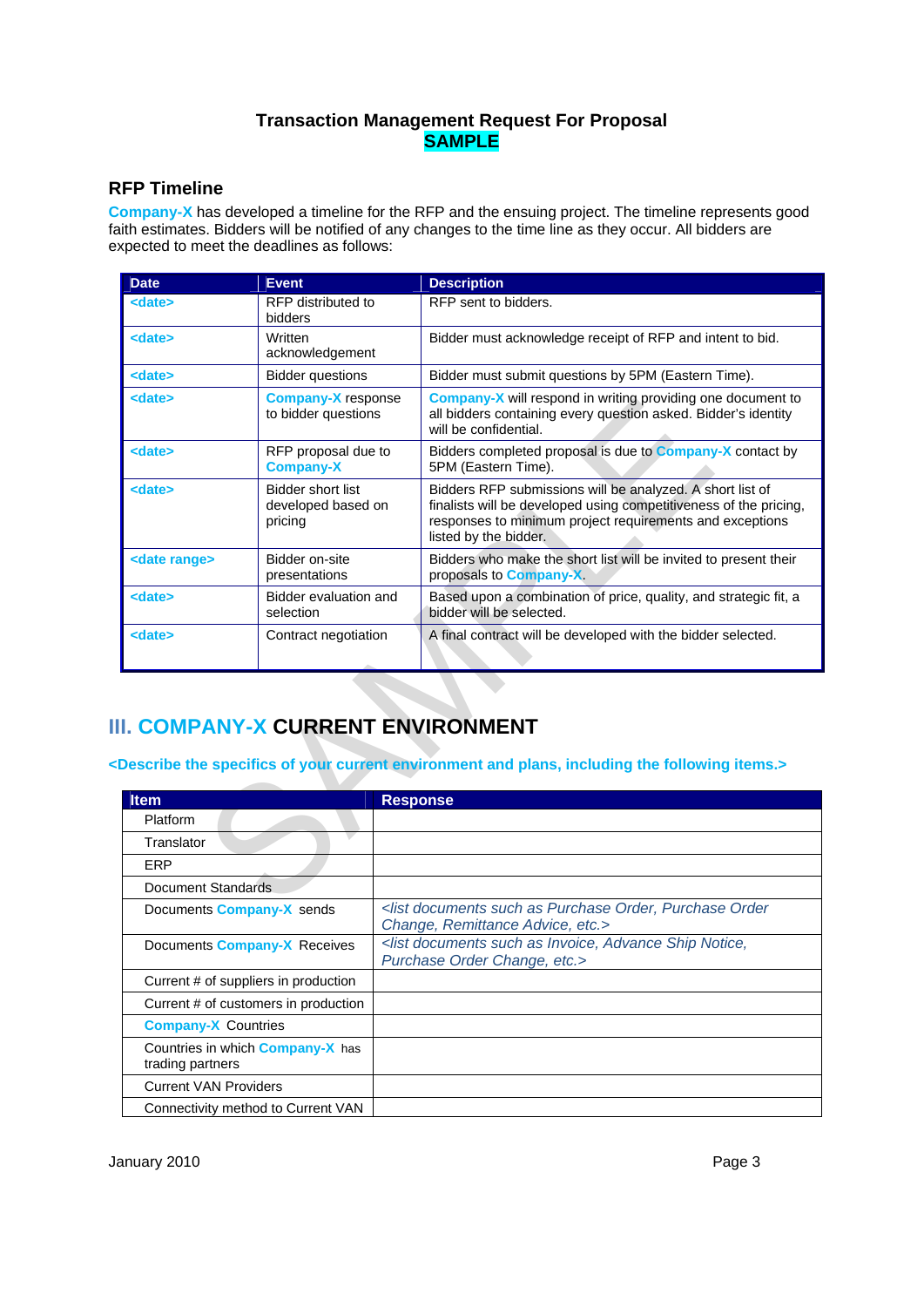| <b>Item</b>                                                                                                                                                                                                                                                                                                                                                                                                                                                                                                                                                                                               | <b>Response</b>                                                                                                                                                                                 |  |  |  |
|-----------------------------------------------------------------------------------------------------------------------------------------------------------------------------------------------------------------------------------------------------------------------------------------------------------------------------------------------------------------------------------------------------------------------------------------------------------------------------------------------------------------------------------------------------------------------------------------------------------|-------------------------------------------------------------------------------------------------------------------------------------------------------------------------------------------------|--|--|--|
| Providers                                                                                                                                                                                                                                                                                                                                                                                                                                                                                                                                                                                                 |                                                                                                                                                                                                 |  |  |  |
| Monthly Transaction Volume<br>(documents)                                                                                                                                                                                                                                                                                                                                                                                                                                                                                                                                                                 |                                                                                                                                                                                                 |  |  |  |
| Monthly Transaction Volume (KCs)                                                                                                                                                                                                                                                                                                                                                                                                                                                                                                                                                                          |                                                                                                                                                                                                 |  |  |  |
| Peak Processing Time                                                                                                                                                                                                                                                                                                                                                                                                                                                                                                                                                                                      | <identify -="" any="" apply="" company="" e.g.<br="" peak="" periods="" that="" to="" your=""><math>1:00</math> AM<math>&gt;</math></identify>                                                  |  |  |  |
| Peak Volumes                                                                                                                                                                                                                                                                                                                                                                                                                                                                                                                                                                                              | <identify any="" associated="" peak="" periods="" that<br="" volumes="" with="">apply to your company&gt;</identify>                                                                            |  |  |  |
| # of Trading Partners to which<br><b>Company-X</b> connects directly                                                                                                                                                                                                                                                                                                                                                                                                                                                                                                                                      |                                                                                                                                                                                                 |  |  |  |
| <b>Upcoming Projects</b>                                                                                                                                                                                                                                                                                                                                                                                                                                                                                                                                                                                  | <describe -="" being="" e-invoicing<br="" e.g.="" erp="" planned="" projects="" upgrade,="">program, Global consolidation, AP Centralization, Global process<br/>standardization&gt;</describe> |  |  |  |
| Additional Suppliers to be on-<br>boarded                                                                                                                                                                                                                                                                                                                                                                                                                                                                                                                                                                 |                                                                                                                                                                                                 |  |  |  |
| Additional Customers to be on-<br>boarded                                                                                                                                                                                                                                                                                                                                                                                                                                                                                                                                                                 |                                                                                                                                                                                                 |  |  |  |
| <b>V. GENERAL REQUIREMENTS</b><br>respective of the specific activities performed, <b>Company-X</b> embraces deep commitments to both quality<br>f service and customer care as a major source of competitive advantage. To that end, vendors should<br>xpect to be graded along the following dimensions:<br><b>Transaction Accuracy</b><br>٠<br><b>Reliability and Responsiveness</b><br>Stability and Redundancy<br>$\blacksquare$<br>Scalability<br>٠<br>Speed of Execution<br>٠<br>Time to Implement<br>o monitor compliance of Company-X standards for service delivery, Company-X will require on- |                                                                                                                                                                                                 |  |  |  |
| emand electronic monitoring capability and visibility into transaction processing. Activities slated for this<br>ionitoring could involve a number of distinct business segments including the following:                                                                                                                                                                                                                                                                                                                                                                                                 |                                                                                                                                                                                                 |  |  |  |
| Procurement<br>Finance<br>Sales/Marketing                                                                                                                                                                                                                                                                                                                                                                                                                                                                                                                                                                 |                                                                                                                                                                                                 |  |  |  |

# **IV. GENERAL REQUIREMENTS**

- **Transaction Accuracy**
- **Reliability and Responsiveness**
- **Stability and Redundancy**
- **Scalability**
- Speed of Execution
- **Time to Implement**

- Procurement
- Finance
- Sales/Marketing
- Customer Service
- Corporate

The technologies enabling these activities must be extremely reliable and secure.

# **V. EVALUATION CRITERIA**

#### **<Describe the evaluation criteria for selection of Services Provider.>**

A cross-functional selection team will evaluate the proposals based on, but not limited to, the following criteria (not necessarily listed in the order of importance):

January 2010 **Page 4**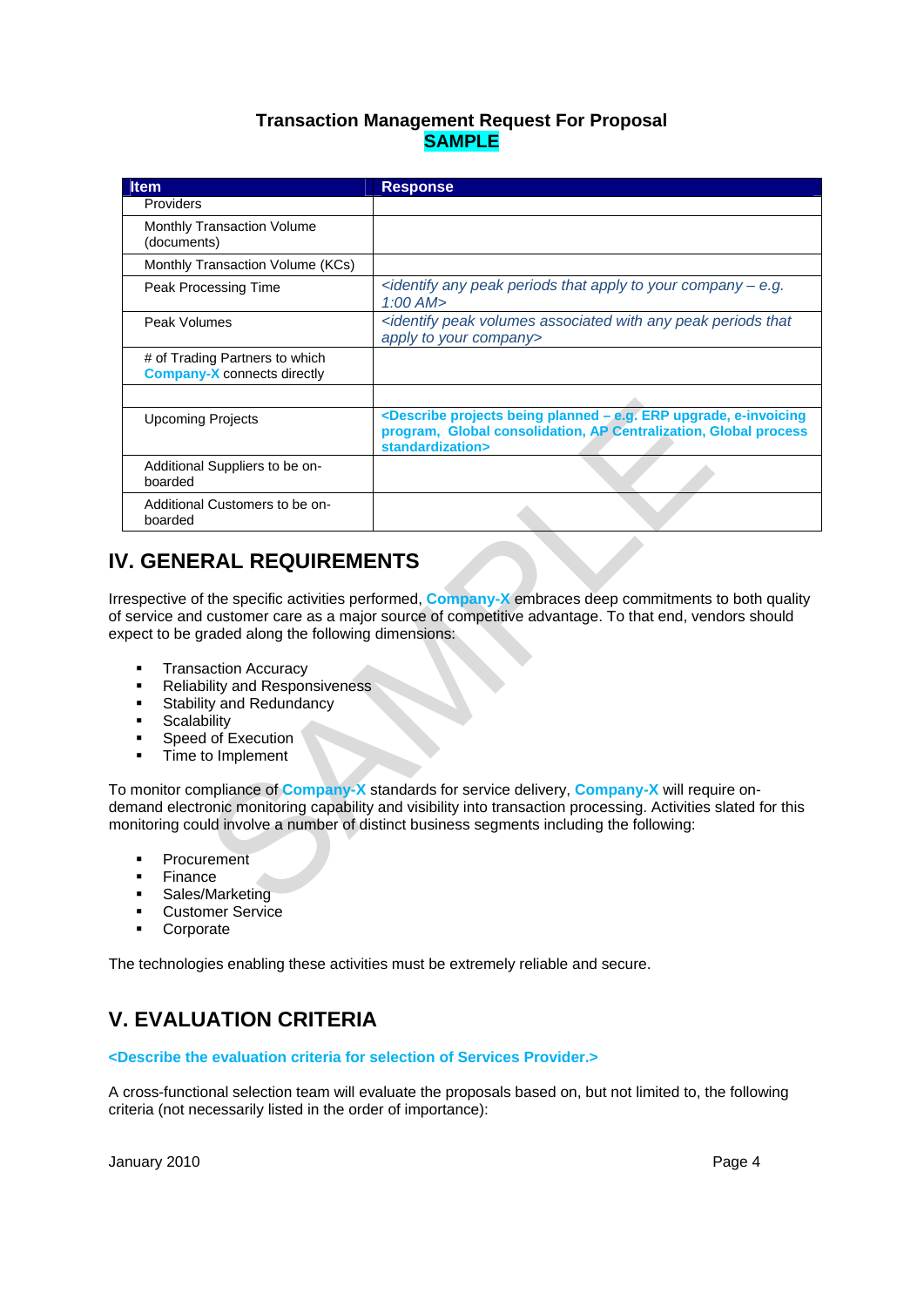- Commercial terms:
- Capabilities;
- Experience:
- Any other factors deemed by **Company-X** to be relevant to the selection of a particular Respondent in its sole and absolute discretion.

If required, **Company-X** may request interview sessions with some or all of the Respondents for clarification and explanation of their proposals. **Company-X** would request the attendance of key personnel at these interviews. Respondents should ensure that the attendance includes an authorized officer of the Respondent and the primary contact.

Respondents will not be reimbursed for any cost associated with the interviews.

If interviews are required, the Respondents will be contacted to arrange acceptable times.

# **VI. FINANCIAL BID**

Please provide your pricing proposal for a 5-year term, including:

- 1. Monthly transaction fees
- 2. Optional Service Fees

# **VII. RFP QUESTIONNAIRE**

re required, the Respondents will be contacted to arrange acceptable times.<br>
CIAL BID<br>
your pricing proposal for a 5-year term, including:<br>
hy transaction fees<br>
and Service Fees<br>
SUESTIONNAIRE<br>
rall of the questions that a Please answer all of the questions that appear in this section. If a question is "not applicable" please state this as the answer; do not omit the question. The question and number should precede answers. More than one question/answer may appear on a page.

## **Corporate Overview**

- 1. Where is your company headquartered?
- 2. Briefly recap your organization's history and growth.
- 3. How many customers do you have?
- 4. How many transactions do you process annually?
- 5. What are the gross annual revenues attributed to B2B Transaction Management (VAN) Services?
- 6. Type of ownership, major investors and if a subsidiary, provide ownership information on the parent company.
- 7. Please list key alliances, partnerships, shareholder agreements or joint ventures. Specifically, highlight any key relationships with technology providers, as well as training and recruiting firms.
- 8. Please list services, experience, and qualifications as they relate to the services required, including any awards, recognition, and/or certifications.
- 9. Organization Structure: Please provide short resumes on the top management team and the next level down including length of service with the company.
- 10. How many domestic and international locations does your company manage? Where are they located? What type of work is being performed at each location? What is the total number of employees you currently employ?
- 11. Please provide a brief description of your organization's top clients and the kind of relationship your organization has built with these clients. Please provide an illustration of how your organization has ramped up different services provided to any one of your clients. You can choose not to disclose the client name.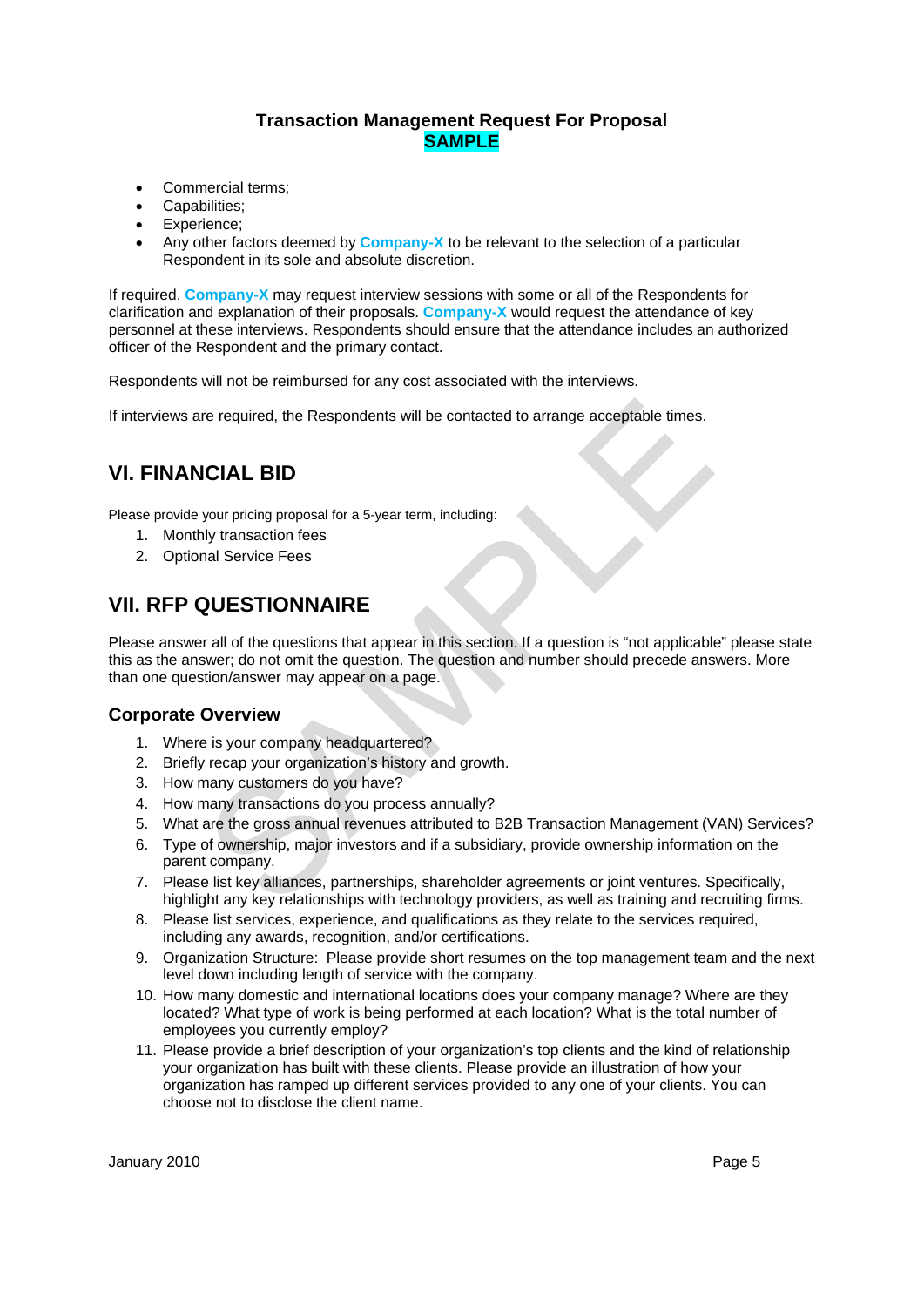- 12. Describe the extent of your international client base. Please provide a brief description of clients located in an international location that are being serviced.
- 13. Describe what differentiates your company and solutions your company provides from those offered by your competitors. Please describe your top strengths in comparison to your competitors.
- 14. Describe the core competencies that support your business growth strategy. How do your operations support your business growth strategy? Please describe your industry focus for the next 3 to 5 years.

# **Financial Information**

- 1. Provide evidence of financial stability including annual cash flow, profitability, and sufficient working capital.
- 2. Do you engage with an independent audit firm to conduct annual audits certifying the appropriateness and accuracy of your books and records? Please provide the name of your auditor.
- 3. Do you have a formal internal control policy and/or program that is up to date and fully implemented? Do you have an internal audit committee?
- 4. Are there independent checks of the internal controls program on a regular basis? When was the last internal control audit completed?
- 5. How many mergers and/or acquisitions has your company engaged in since inception? Please list the details of those activities including timing and scope.
- 6. Have you ever filed for bankruptcy or equivalent since the inception of the business?
- 7. Do you currently utilize any lines of credit with any parent company and/or banking institution? If so, what is the scale of the activity?

## **References**

the evidence of financial stability including annual cash flow, profitability, and sufficial<br>or grapital.<br>The grapital ending that internal control and records? Please provide the name of y<br>priateness and accuracy of your Please provide company names of two clients for whom you have provided similar services and whom **Company-X** can contact for references. For each company please provide contact names, addresses, phone numbers, and duration of the relationship and a brief description of the services provided. **Company-X** reserves the right to contact these customers during the evaluation phase of the proposal.

## **Account Management for Company-X**

- 1. Provide details regarding the qualifications of the account management team that would be assigned to **Company-X**.
- 2. How would the account management team be selected for the **Company-X** account?
- 3. What is the reporting structure for an account manager?

## **Transaction Management Services Offering**

## **Product Overview:**

- 1. What product(s) do you offer to support Transaction Management? Please provide a list of product names and a brief overview of each product.
- 2. How often is your product upgraded?
- 3. Are there any upcoming releases? If so, provide details.
- 4. Does your company offer the option to bill us electronically for services rendered?

#### **Communications:**

5. Indicate which of the following communications protocols your service supports.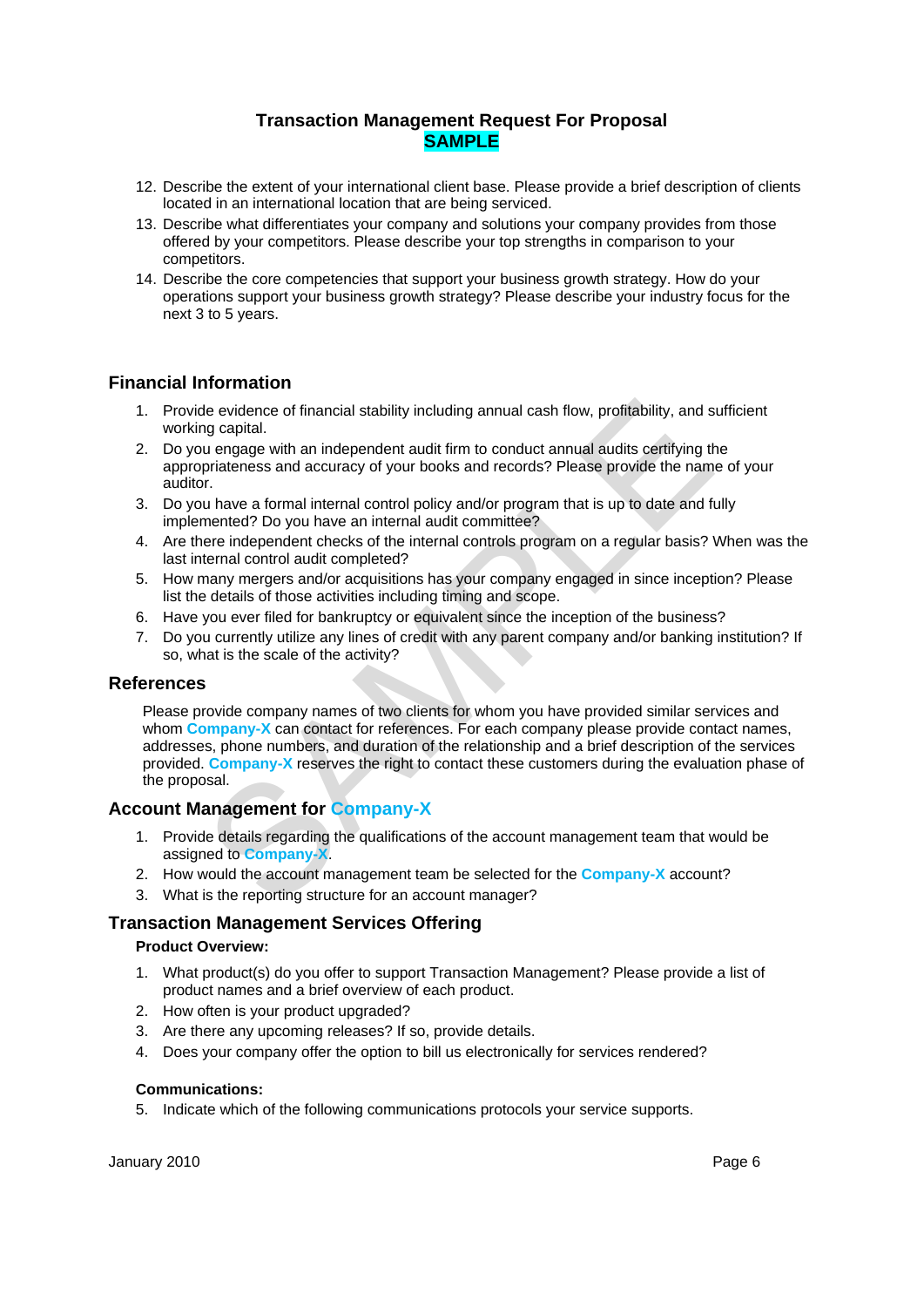| <b>PROTOCOL</b> | YES/NO |
|-----------------|--------|
| AS2             |        |
| AS3             |        |
| <b>FTPS</b>     |        |
| <b>SFTP</b>     |        |
| VPN/FTP         |        |
| <b>HTTPS</b>    |        |
| OFTP over IP    |        |
| X400            |        |
| <b>MQSeries</b> |        |
| ZENGIN          |        |

- 6. If our customer requires us to communicate with them directly via AS2, can your service provide that connection on our behalf?
- 7. Do you support multiple concurrent secure connections from **Company-X**?

## **Mailboxes:**

- 8. Does your product support multiple mailboxes?
- 9. Please describe the process for setting up a mailbox.

#### **Data:**

10. Indicate which of the following standard data file you support:

- a. ANSI X12
- b. EDIFACT
- c. KEDIFACT
- d. TDCC
- e. TRADACOMS
- 11. What is the maximum file size supported?
- Customer requires us to communicate with them directly via AS2, can your service<br>
susupport multiple concurrent secure connections from Company-X?<br>
s:<br>
s:<br>
s:<br>
s:<br>
e describe the process for setting up a mailbox.<br>
te which 12. Is there a limit to the number of files that can be transmitted at one time? If so, what are the limitations?
- 13. Is there a limit to the number of files in a single mailbox? If so, what are the limitations?
- 14. Summarize data retention policy, including duration data is online, process to retrieve, additional costs.

#### **Reporting:**

- 15. Please describe the product's visibility capabilities i.e. the ability to monitor and track information.
- 16. Please describe the types of standard and ad-hoc reporting you provide.
- 17. Please describe the document level visibility capabilities you offer.
- 18. Do you provide Billing Reports providing volumes by Document, Trading Partner, or Mailslot?
- 19. Are there additional fees for Reports?

#### **Value-Added Features:**

- 20. What types of alert notifications are provided for error or other conditions? Please describe.
- 21. Do you support carbon copy and/or auto-forward capabilities? Please describe.
- 22. Please describe your ability to store, retransmit, reprocess, and report on transaction data including historical data.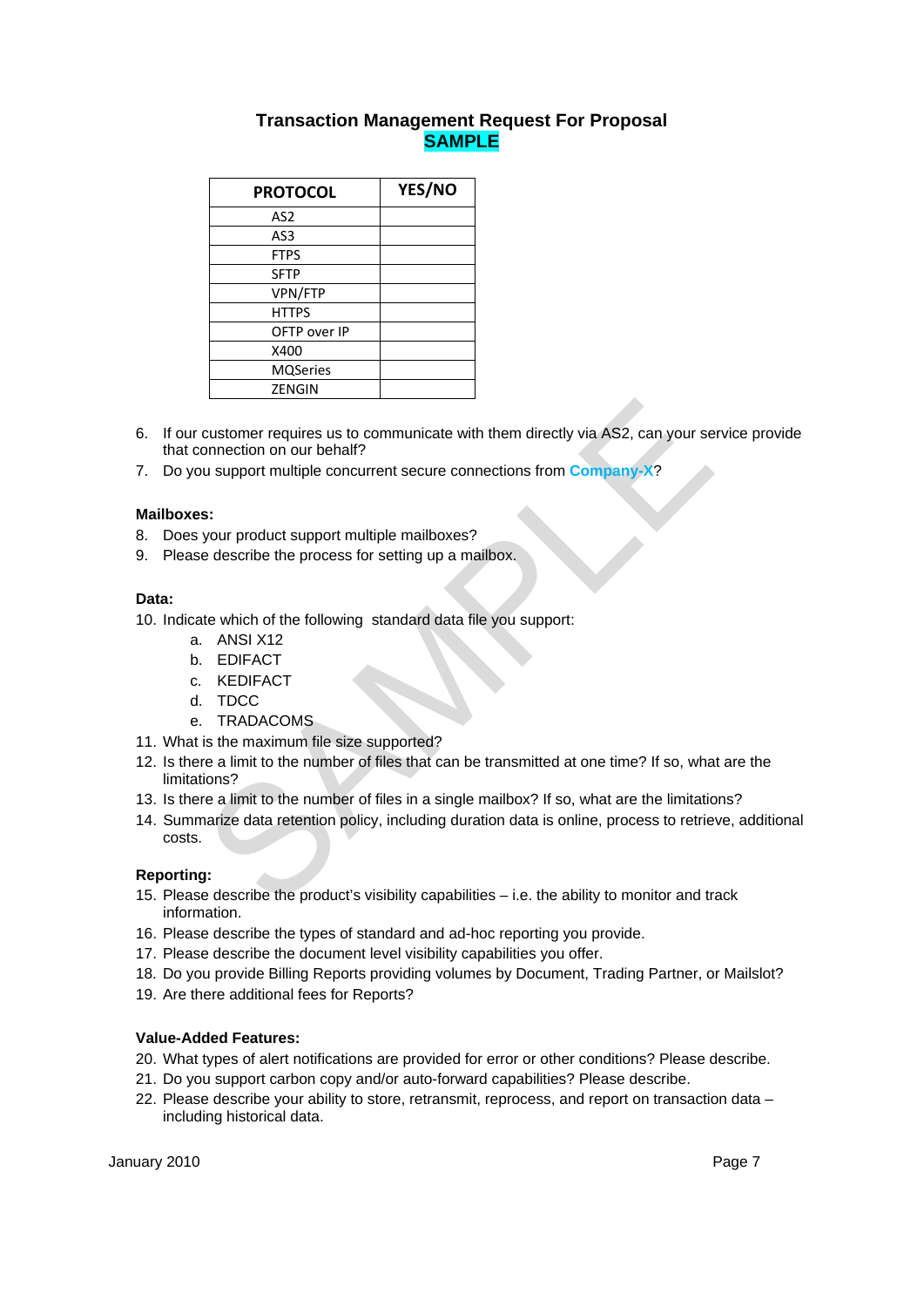23. Do you offer any services that track functional acknowledgments?

#### **Portal:**

- 24. Does your service provide a self-service administration portal? If yes, describe how it enables customers to do the following. If not available, mark "n/a":
	- a. View the status of transactions
	- b. Search for specific transactions or trading partners by ID or document type
	- c. View the actual raw data online
		- i. Is this data presented in wrapped format or one segment per line?
	- d. Re-send and re-receive data
	- e. Generate both standard and ad-hoc reports
	- f. Set up new partnerships with additional trading partners
		- i. Please describe the process for setting up a trading partner.
	- g. Interface with the portal in the user's language of choice
		- i. Please list the languages supported.
	- h. Set up multiple users, each with his/her access authorities
	- i. Obtain technical support via phone, live chat, and email.
	- j. Allow multiple users to be logged in concurrently

## **Interconnects:**

- 25. Do you support interconnects for all public 3<sup>rd</sup>-party networks?
- Set up new partnerships with additional trading partners<br>
i. Please describe the process for setting up a trading partner.<br>
Interface with the portal in the user's language of choice<br>
i. Please list the languages supported 26. Please provide a list of interconnects in place for your service and the method and frequency of data exchange.
- 27. Can additional interconnects be added if required?
- 28. Are there additional fees for exchanging data with a trading partner on an Interconnect?

## **Support for International Requirements**

- 29. Is your service "Safe Harbor" certified?
- 30. Do you support the OFTP protocol?
- 31. Do you support the ZENGIN protocol?
- 32. Do you support KEDIFACT standard format?
- 33. Do you offer local help desks offering support in the following languages?

| <b>LANGUAGE</b> | YES/NO |
|-----------------|--------|
| Cantonese       |        |
| Dutch           |        |
| English         |        |
| Flemish         |        |
| French          |        |
| German          |        |
| Italian         |        |
| Japanese        |        |
| Korean          |        |
| Mandarin        |        |
| Portuguese      |        |
| Spanish         |        |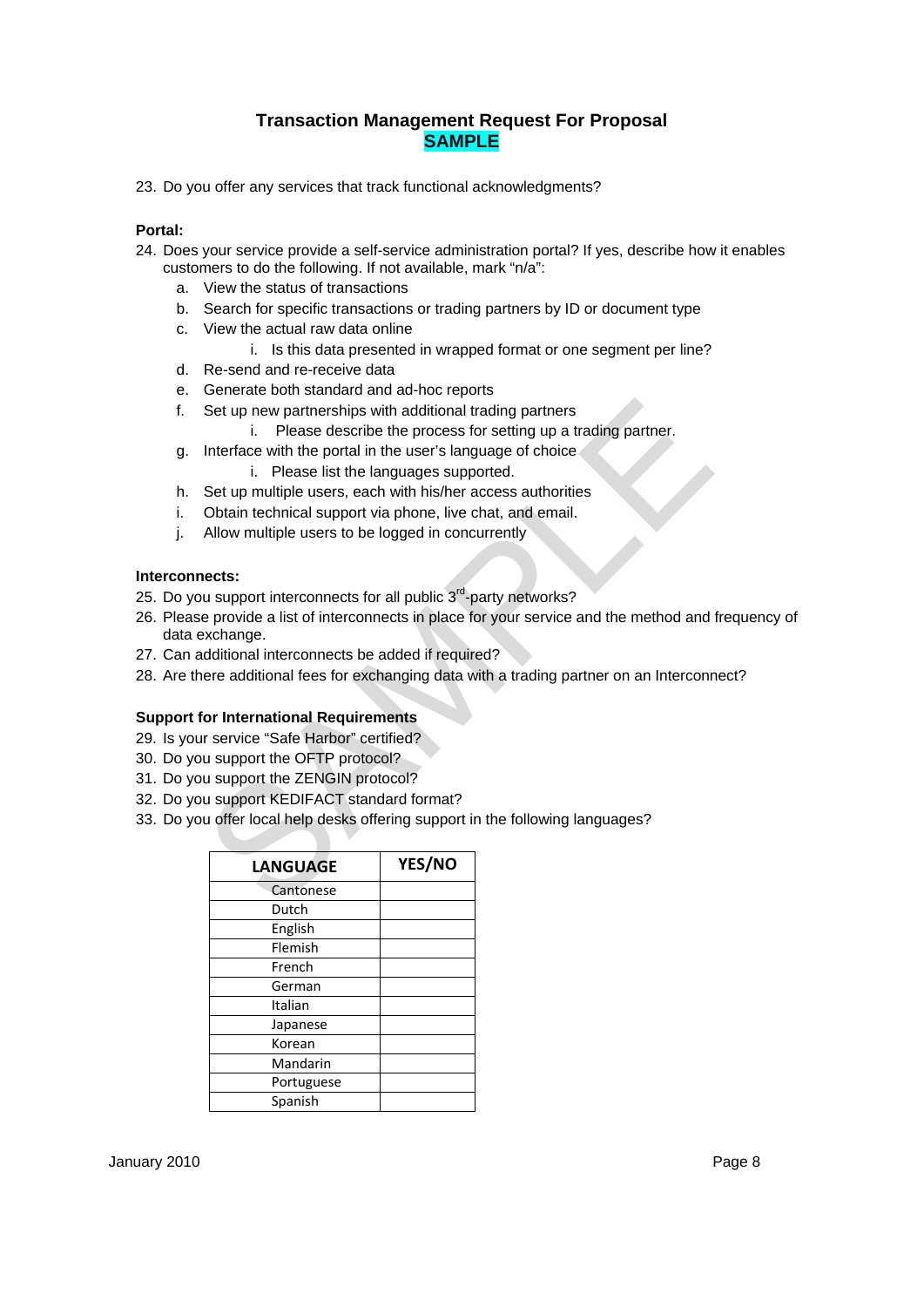# **Support**

- 1. Please describe your process for day-to-day customer support, including:
	- a. Escalation procedures
	- b. Tracking of customer issues and their resolution
	- c. Customer support resources available
	- d. Hours of support provided
	- e. Methods of support delivery (e.g., live chat, e-mail, etc.)
- 2. Please describe your customer support service level metrics.
- 3. Does your company offer live global customer support?
	- a. In what countries do you provide customer help desks?
	- b. In what languages do you provide customer support?
	- c. Is support provided 24x7x365? Is there an extra charge for this support level?
- 4. What is the % make-up of the customer support staff? Employee, Contractor, off-shore, etc?
- 5. What is the average length of employment of the support staff within your company?
- 6. Please describe your support capabilities for **Company-X**'s trading community. Do you offer dedicated support resources? If so, are there additional charges for this dedicated support?
- 7. Please describe your processes for continual improvement in the area of customer support.
- 8. Do you provide electronic documentation?
- 9. How do you track customer satisfaction?
- 10. What types of quality improvement programs do you use?
- In what countries global customer support?<br>
In what languages do you provide customer help desks?<br>
In what languages do you provide customer support?<br>
Is support level?<br>
Is support provided 24x7x365? Is there an extra char 11. Do you provide training on the procedures and tools for using your services? Is there an extra fee for this training?

## **Trading Partner Migration**

- 1. To migrate our traffic from our current VAN provider to yours:
	- a. Please describe in detail the migration process that would be required.
	- b. The average migration time of past migration programs.
	- c. Is there an additional fee for migration services?
	- d. Does your company designate a project manager?
- 2. How does your company ensure a migration project is successful?

## **Value-Added Services**

- 1. Please describe your processes for on-boarding new trading partners.
- 2. Do you provide trading partner testing services? If so, please describe
- 3. Do you offer a web forms service? If so, please answer the following:
	- a. In what languages is the service available?
	- b. For languages not supported, how long does it take to translate your browser into the specific new language?
	- c. What is the elapsed time in days/hours for a new supplier to be enabled?
	- d. Can the forms be customized to <Company-X> specifications, including our company logo?
	- e. Can the forms leverage lookup tables to limit data entry requirements for the supplier?
	- f. Can the forms be translated into my proprietary format, enabling straight-through processing?
	- g. Which documents are supported? Is the ASN included?
	- h. Does your service enable generation of Bar Code Labels to support automated warehouse receiving?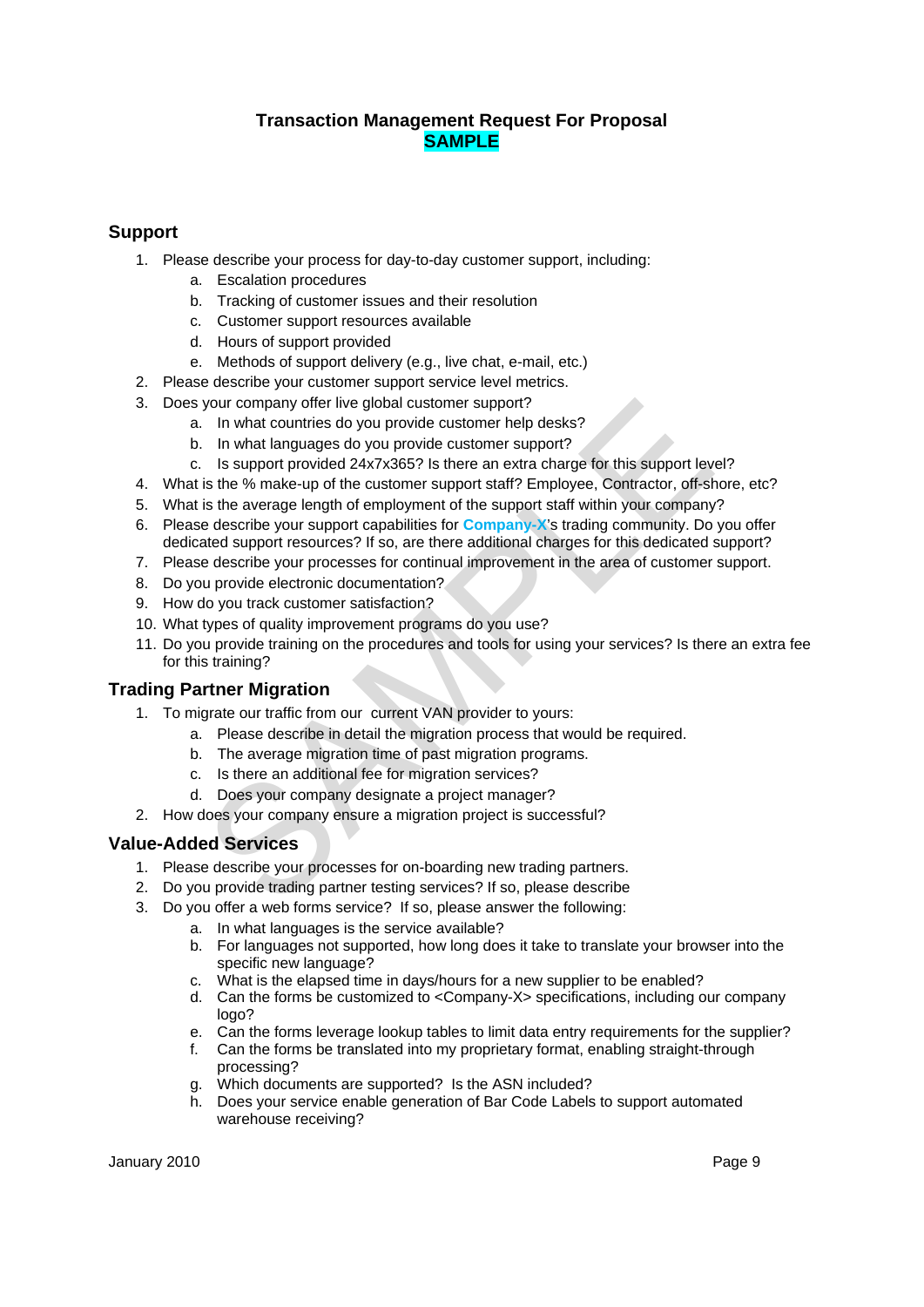- i. For suppliers who will receive a low volume of documents, is there an email notification option? Can multiple users be so notified?
- j. What are the support options for suppliers using your forms service?
- 4. Do you offer a solution that integrates with Microsoft Excel? If yes, please describe.
- 5. Do you offer On Network Translation?
- 6. What other solutions do you offer which integrate with the popular accounting packages used by small and medium-size businesses?
- 7. Do you offer an e-invoicing solution that ensures complies with government regulations globally? If so, please list the countries in which you provide compliance.

## **Infrastructure**

## **Data Centers:**

- 1. Do you operate your own data centers or do you outsource them?
- 2. How many data centers do you have?
- 3. Where are the primary data centers located?
- 4. Does your company have a redundant data center? If so, where is it located?
- 5. What systems and applications will be used to support Transaction Management and other B2B services? Describe the overall product architecture
- 6. What is your process for ensuring physical security of employees and visitors to your facilities?
- 7. Do you have 24/7 security guards for your building?
- 8. Do you have restricted areas for your mission critical equipment and systems? Please describe the level of employees who have access to these areas.
- ters:<br>
ters:<br>
to perate your own data centers or do you outsource them?<br>
Your anary data centers do you have?<br>
sare the primary data centers located?<br>
Syour company have a redundant data center? If so, where is it located? 9. Do you have any security systems (key card, badge) for your building, secure area access, for building monitoring and break-in alarming? Please describe in detail your security system – physical as well as network related. Has security been breached and what actions were taken post security breach?

## **Service Audits:**

- 10. How often are your processes and procedures audited?
- 11. By who are they audited?
- 12. Please provide a copy of your last audit report.
- 13. What hardware platform does the service use?
- 14. Describe your programs to ensure the confidentiality, integrity, and availability of customer data.

## **Service Availability:**

- 15. What is your service availability goal?
- 16. What are your maintenance windows?
- 17. How much notification do you give your customers for planned downtime of the system?
- 18. How is the notification transmitted to your customers?
- 19. What was the total time your customers experienced a planned outage or delay for the last 12 months?
- 20. Describe network redundancy that will provide high service availability and uptime (excluding maintenance windows).
- 21. What methods do you use to continuously improve service delivery and product effectiveness?

## **Service Quality and Security:**

- 22. What tools and processes do you have in place for monitoring and measuring service quality?
	- a. Please describe your audit and control process.
	- b. Does the process provide end-to-end capability? If so, please describe.
- 23. Describe the redundancy that is engineered into your systems/facilities. Include the following: